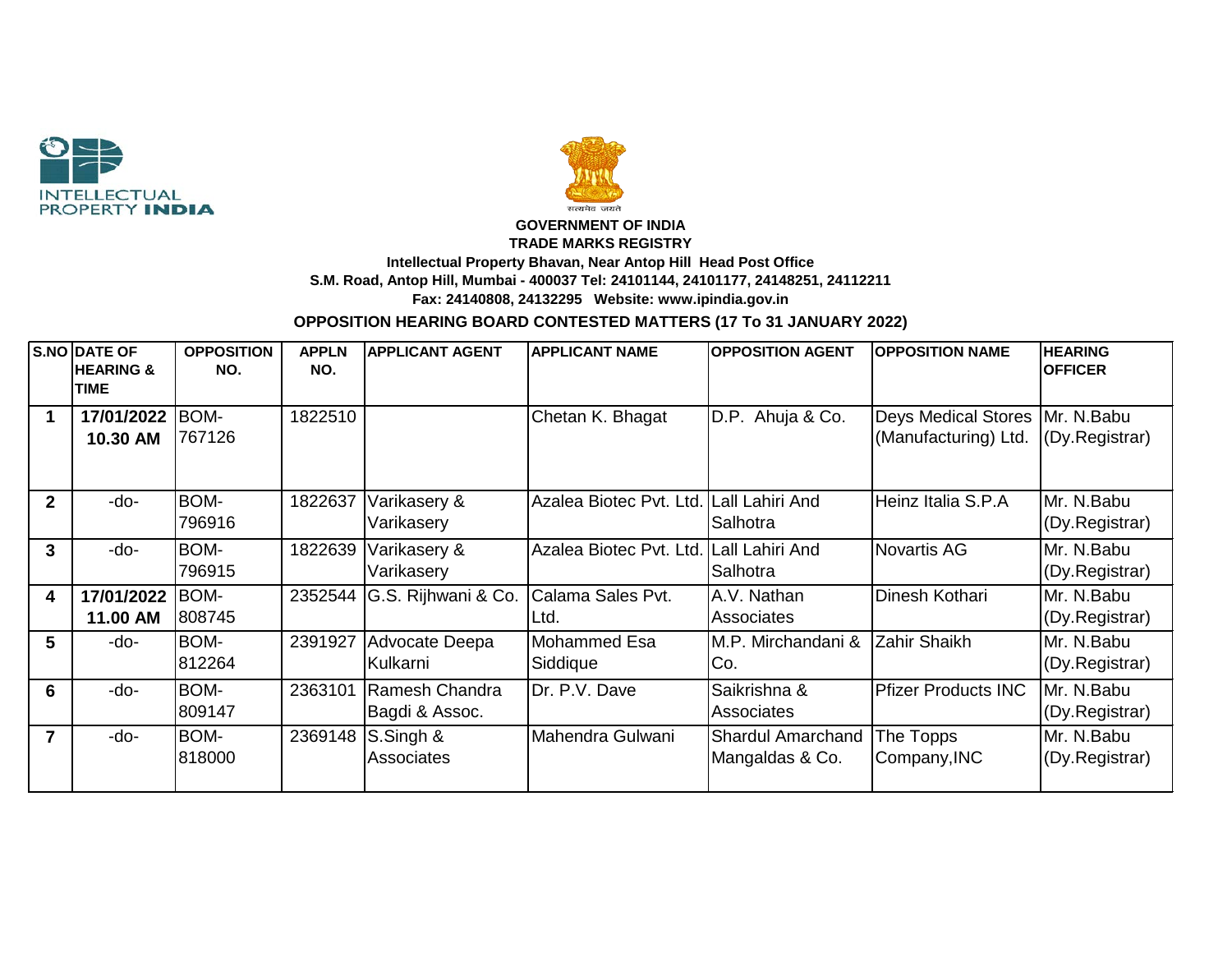| 8  | -do-       | BOM-      |         | 3114577 W.S. Kane & Co.  | Mulraj Vallabhji Vador         | Daswani & Daswani     | <b>Mankind Pharma</b>                        | Mr. N.Babu     |
|----|------------|-----------|---------|--------------------------|--------------------------------|-----------------------|----------------------------------------------|----------------|
|    |            | 867186    |         |                          |                                |                       | Limited                                      | (Dy.Registrar) |
| 9  | -do-       | BOM-      | 2277210 | Varikasery Law &         | Deepak Vasudev                 | W.S. kane & Co.       | D B Realty Ltd.                              | Mr. N.Babu     |
|    |            | 803255    |         | <b>Marks</b>             | Vasoo                          |                       |                                              | (Dy.Registrar) |
| 10 | -do-       | BOM-      | 2277211 | Varikasery Law &         | Deepak Vasudev                 | W.S. kane & Co.       | D B Realty Ltd.                              | Mr. N.Babu     |
|    |            | 803256    |         | <b>Marks</b>             | Vasoo                          |                       |                                              | (Dy.Registrar) |
| 11 | -do-       | BOM-      | 2277212 | Varikasery Law &         | Deepak Vasudev                 | W.S. kane & Co.       | D B Realty Ltd.                              | Mr. N.Babu     |
|    |            | 803257    |         | <b>Marks</b>             | Vasoo                          |                       |                                              | (Dy.Registrar) |
| 12 | -do-       | BOM-      | 2277952 | Tushar Kale              | Jayprakash Gupta               | <b>Bhansali &amp;</b> | Noel Pharma (India)                          | Mr. N.Babu     |
|    |            | 841861    |         |                          |                                | Associates            | Pvt. Ltd.                                    | (Dy.Registrar) |
| 13 | -do-       | BOM-      | 2387246 |                          | Ashok Omprakash                | Lall Lahiri And       | Reckitt & Colman                             | Mr. N.Babu     |
|    |            | 810420    |         |                          | Agrawal                        | Salhotra              | (Overseas) Limited                           | (Dy.Registrar) |
| 14 | -do-       | BOM-      | 2278048 | <b>Abhishek Malhotra</b> | <b>Mylan</b>                   | Khaitan & Co.         | <b>Lupin Limited</b>                         | Mr. N.Babu     |
|    |            | 805558    |         |                          | Pharmaceuticals                |                       |                                              | (Dy.Registrar) |
|    |            |           |         |                          | <b>Private Limited</b>         |                       |                                              |                |
| 15 | -do-       | BOM-      | 2283585 | Rakesh Soni              | <b>Saurav Dev Thakur</b>       | Lall Lahiri And       | <b>Kaya Limited</b>                          | Mr. N.Babu     |
|    |            | 804810    |         |                          |                                | Salhotra              |                                              | (Dy.Registrar) |
| 16 | 17/01/2022 | BOM-97110 | 872464  | Ramachandra R.           | Samarth Pharma Pvt.            | Lall & Sethi          | Pfizer INC.                                  | Mr. N.Babu     |
|    | 02.30 PM   |           |         | Mandhane                 | Ltd.                           |                       |                                              | (Dy.Registrar) |
| 17 | -do-       | BOM-      | 1030989 | Chandrakant M.           | Manak Chand Jain               | Remfry & Sagar        | Mastercard                                   | Mr. N.Babu     |
|    |            | 168199    |         | Joshi                    |                                |                       | International                                | (Dy.Registrar) |
|    |            |           |         |                          |                                |                       | Incorporated                                 |                |
| 18 | 18/01/2022 | BOM-      | 2039624 | Crawford Bayley &        | <b>Recon Oil Industries</b>    | Anand & Anand         | Sweetyet                                     | Mr. N.Babu     |
|    | 10.30 AM   | 788314    |         | Co.                      | <b>Private Limited</b>         |                       | Development Limited (Dy.Registrar)           |                |
| 19 | -do-       | BOM-      | 1826341 |                          | Parker-Hannifin India          | Bhansali &            |                                              |                |
|    |            | 814444    |         |                          | <b>Private Limited</b>         | Associates            | M And B Engineering Mr. N. Babu<br>Pvt. Ltd. | (Dy.Registrar) |
|    |            |           |         |                          |                                |                       |                                              |                |
| 20 | -do-       | BOM-      | 1925664 | Vishesh &                | <b>Tidal Laboratories Pvt.</b> |                       | <b>VHB Life Sciences</b>                     | Mr. N.Babu     |
|    |            | 796081    |         | Associates               | Ltd.                           |                       | Ltd.                                         | (Dy.Registrar) |
|    |            |           |         |                          |                                |                       |                                              |                |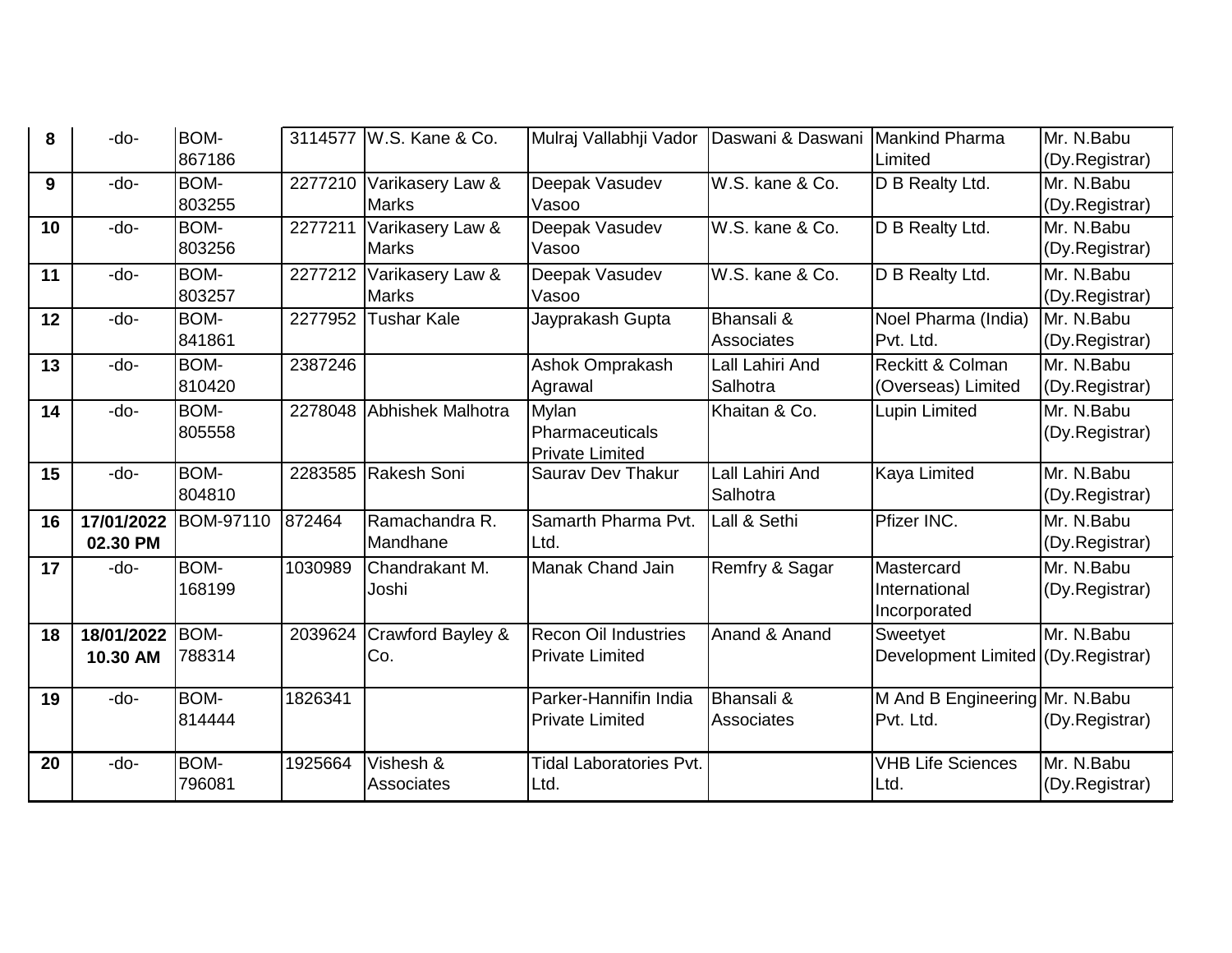| 21 | -do-                   | <b>BOM-</b><br>787527 | 2039972 | Varikasery &<br>Varikasery     | Premal H. Udani                         | Sen-Oberoi                            | Facton Ltd.                                                | Mr. N.Babu<br>(Dy.Registrar) |
|----|------------------------|-----------------------|---------|--------------------------------|-----------------------------------------|---------------------------------------|------------------------------------------------------------|------------------------------|
| 22 | -do-                   | <b>BOM-</b><br>794663 | 1826285 | Arjun T. Bhagat &<br>Co.       | <b>Tata Chemicals</b><br>Limited        | M.J. Chawla                           | Cona Industries                                            | Mr. N.Babu<br>(Dy.Registrar) |
| 23 | -do-                   | <b>BOM-</b><br>808471 | 1923411 | M.J. Chawla                    | <b>Stafy Enterprises Pvt.</b><br>Ltd.   | P.K. Arora                            | Safety footwear India Mr. N.Babu<br><b>Private Limited</b> | (Dy.Registrar)               |
| 24 | -do-                   | BOM-<br>838449        | 1922544 | Mahtta & Co.                   | Goddres<br>Pharmaceuticals Pvt.<br>Ltd. | Pratima Rasal.<br>Advocate            | <b>Micropark Logistics</b><br>Pvt. Ltd.                    | Mr. N.Babu<br>(Dy.Registrar) |
| 25 | -do-                   | <b>BOM-</b><br>835526 | 1954232 | Varikasery &<br>Varikasery     | <b>Grovemark Methods</b><br>Pvt. Ltd.   | Venuka Kumaria                        | Kaizen Drugs Pvt.<br>Ltd.                                  | Mr. N.Babu<br>(Dy.Registrar) |
| 26 | -do-                   | BOM-<br>813701        | 1955527 | Balaji R. Barge                | <b>Bionext Pharma Pvt.</b><br>Ltd.      | Siddharth Bambha<br>Adv.              | Zee Laboratories                                           | Mr. N.Babu<br>(Dy.Registrar) |
| 27 | -do-                   | BOM-<br>823855        | 1955317 | Makhija &<br>Associates        | Nilesh Mehta                            | Law Chambers Of<br>G. Nataraj         | <b>Luminous Power</b><br>Technologies Pvt.<br>Ltd.         | Mr. N.Babu<br>(Dy.Registrar) |
| 28 | -do-                   | BOM-<br>823702        | 1955317 | Makhija &<br><b>Associates</b> | <b>Nilesh Mehta</b>                     | Law Chambers Of<br>G. Nataraj         | <b>Luminous Power</b><br>Technologies Pvt.<br>Ltd.         | Mr. N.Babu<br>(Dy.Registrar) |
| 29 | -do-                   | <b>BOM-</b><br>796547 | 1954721 |                                | Jai Mahavir Textiles                    | <b>Mangla Registration</b><br>Service | Ahujasons Shawl<br>Wale (P) Ltd.                           | Mr. N.Babu<br>(Dy.Registrar) |
| 30 | 18/01/2022<br>02.30 PM | <b>BOM-</b><br>60039  | 572554  | Anand & Anand                  | <b>Hindustan Unilever</b><br>Limited    | Remfry & Sagar                        | Hachette Filipacchi<br>Presse                              | Mr. N.Babu<br>(Dy.Registrar) |
| 31 | -do-                   | <b>BOM-</b><br>145621 | 878677  | M.P. Mirchandani &<br>Co.      | Malshi Gala, Jeans<br>Touch             | Remfry & Sagar                        | Pierre Cardin                                              | Mr. N.Babu<br>(Dy.Registrar) |
| 32 | 19/01/2022<br>10.30 AM | BOM-<br>778973        | 1925706 | Veena C. Gvalani               | Raj Petro Specialities<br>P. Ltd.       | The Acme Company Hansa Paints &       | <b>Chemicals</b>                                           | Mr. N.Babu<br>(Dy.Registrar) |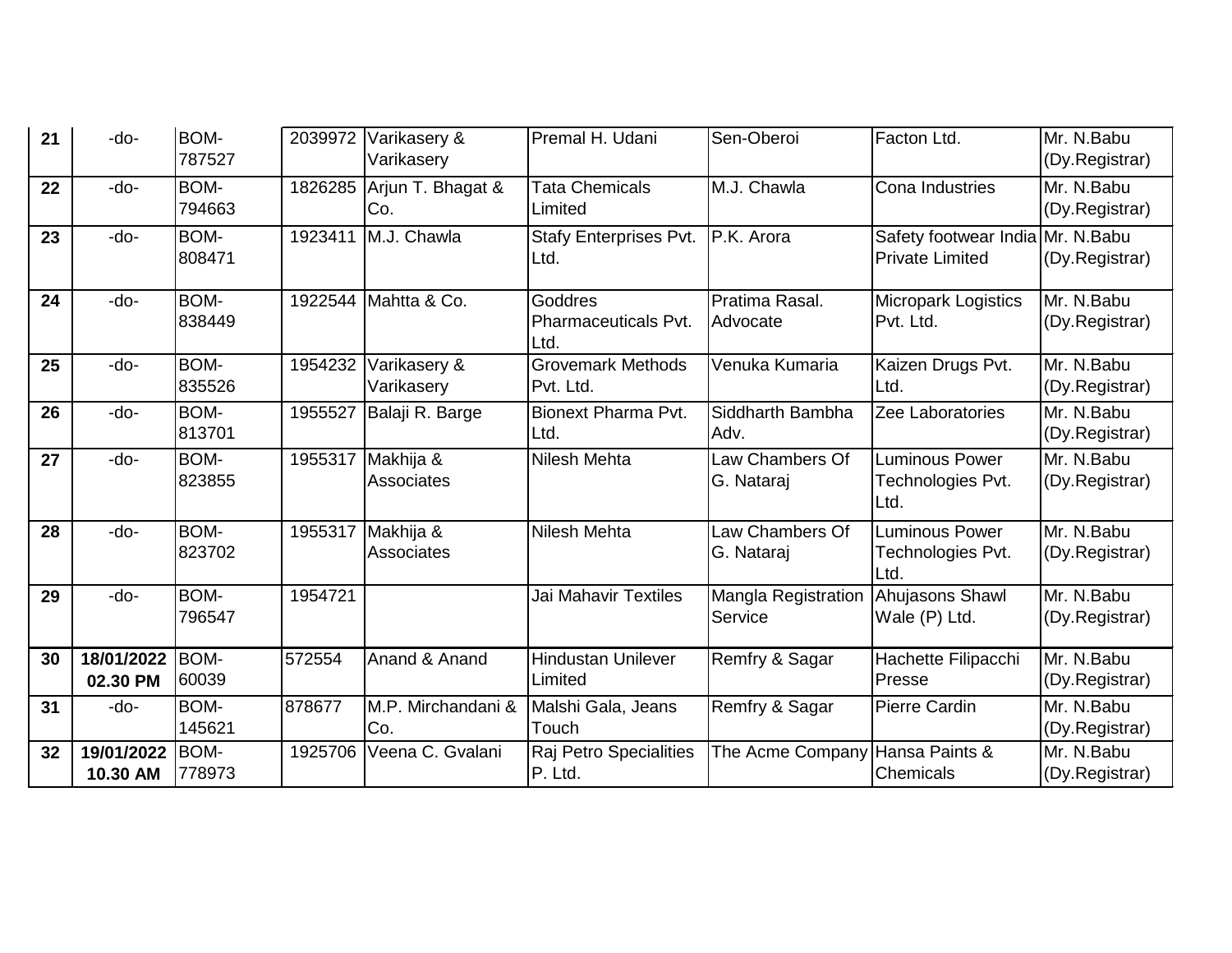| 33 | -do- | BOM-   | 1815795 |                             | <b>Orchids Tissue Paper</b>               | Chakraborty &             | Win Pens Pvt. Ltd.         | Mr. N.Babu     |
|----|------|--------|---------|-----------------------------|-------------------------------------------|---------------------------|----------------------------|----------------|
|    |      | 766648 |         |                             | <b>Products</b>                           | Associates                |                            | (Dy.Registrar) |
| 34 | -do- | BOM-   | 1925665 | Vishesh &                   | Tidal Laboratories Pvt. V. Ravi, Advocate |                           | Micro Labs Limited         | Mr. N.Babu     |
|    |      | 778793 |         | Associates                  | Ltd.                                      |                           |                            | (Dy.Registrar) |
| 35 | -do- | BOM-   | 1925739 | Veena C. Gvalani            | Raj Petro Specialities                    | Mahtta & Co.              | <b>Anil Knitwears</b>      | Mr. N.Babu     |
|    |      | 778366 |         |                             | P. Ltd.                                   |                           |                            | (Dy.Registrar) |
| 36 | -do- | BOM-   | 1815840 | Hiral C. Joshi              | Ramanlal                                  | Lall & Sethi              | Cadbury UK Limited         | Mr. N.Babu     |
|    |      | 770028 |         |                             | Rughnathmalji Jain                        |                           |                            | (Dy.Registrar) |
| 37 | -do- | BOM-   |         | 1820015 Krislaw Consultants | <b>Ashish Sachade</b>                     | Lall Lahiri And           | Fibro Source U.S.A.        | Mr. N.Babu     |
|    |      | 795748 |         |                             |                                           | Salhotra                  | Inc.                       | (Dy.Registrar) |
| 38 | -do- | BOM-   | 1927299 | Dr. Gopakumar G.            | Nano Therapeutics                         | Lall Lahiri And           | <b>ITC Limited</b>         | Mr. N.Babu     |
|    |      | 811843 |         | <b>Nair</b>                 | Pvt. Ltd.                                 | Salhotra                  |                            | (Dy.Registrar) |
| 39 | -do- | BOM-   | 1814896 | R.K. Dewan & Co.            | Entod                                     | R.V.R. Associates         | Genix Pharma Ltd.          | Mr. N.Babu     |
|    |      | 778969 |         |                             | Pharmaceuticals Ltd.                      |                           |                            | (Dy.Registrar) |
|    |      |        |         |                             |                                           |                           |                            |                |
| 40 | -do- | BOM-   | 1821048 |                             | Shubhada Paints &                         | <b>Asian Registration</b> | <b>Oriental Colour And</b> | Mr. N.Babu     |
|    |      | 769148 |         |                             | Chemicals                                 | Service                   | <b>Paint Industries</b>    | (Dy.Registrar) |
|    |      |        |         |                             |                                           |                           | Pvt.Ltd.                   |                |
| 41 | -do- | BOM-   | 1820682 | B.N. Poojari                | <b>SMT. Vandana Saraf</b>                 | Sen-Oberoi                | E. Remy Martin &           | Mr. N.Babu     |
|    |      | 805972 |         |                             |                                           |                           | Co. S.A.                   | (Dy.Registrar) |
| 42 | -do- | BOM-   | 1820002 | Varikasery Law &            | M. Imran M. Yunus                         | Lalji Advocates           | <b>Klick Electrical</b>    | Mr. N.Babu     |
|    |      | 779149 |         | <b>Marks</b>                | Navsariwala                               |                           | Industries                 | (Dy.Registrar) |
| 43 | -do- | BOM-   | 1820571 | M.J. Chawla                 | Shri Bhoumik I. Patel                     | Lalji Advocates           | A.J. Pan Products          | Mr. N.Babu     |
|    |      | 778917 |         |                             |                                           |                           | $(P)$ Ltd.                 | (Dy.Registrar) |
| 44 | -do- | BOM-   | 1926143 |                             | <b>Metrex</b>                             | Lall Lahiri And           | <b>Novartis AG</b>         | Mr. N.Babu     |
|    |      | 777883 |         |                             | Pharmaceuticals Pvt.                      | Salhotra                  |                            | (Dy.Registrar) |
|    |      |        |         |                             | Ltd.                                      |                           |                            |                |
| 45 | -do- | BOM-   | 1927449 |                             | Kalpataru Industries                      | Anand & Anand             | Apple Inc.                 | Mr. N.Babu     |
|    |      | 778784 |         |                             |                                           |                           |                            | (Dy.Registrar) |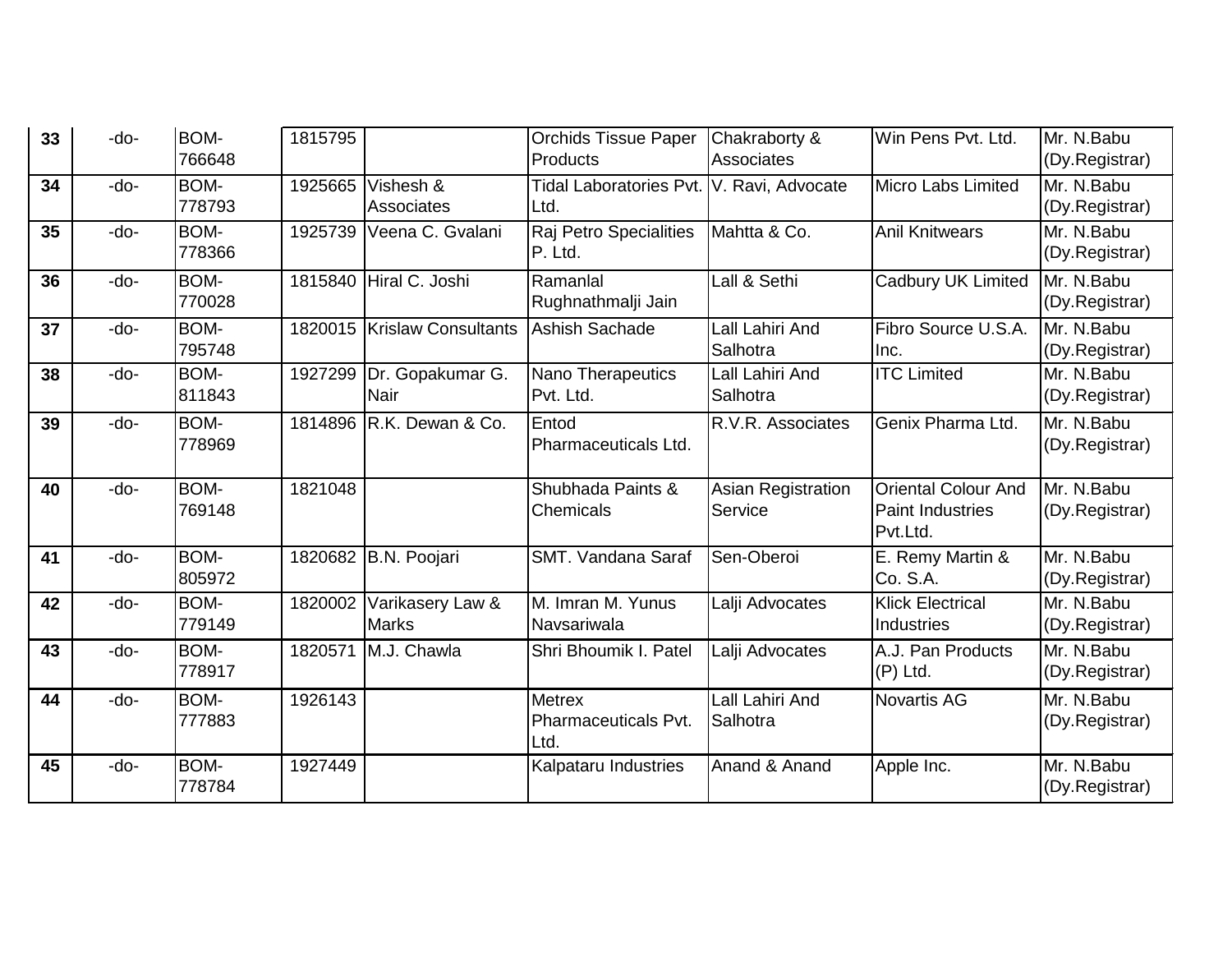| 46 | -do-       | BOM-           |         | 1820689 B.N. Poojari  | SMT. Vandana Saraf                   | Sen-Oberoi               | E. Remy Martin &                             | Mr. N.Babu                   |
|----|------------|----------------|---------|-----------------------|--------------------------------------|--------------------------|----------------------------------------------|------------------------------|
|    |            | 805971         |         |                       |                                      |                          | Co. S.A.                                     | (Dy.Registrar)               |
| 47 | 19/01/2022 | BOM-           | 848965  | K & S Partners        | Ghanshamdas And                      | Mulla & Mulla &          | <b>Irwin Industrial Tool</b>                 | Mr. N.Babu                   |
|    | 02.30 PM   | 178226         |         |                       | Sons.                                | Craigie Blunt &<br>Caroe | Company                                      | (Dy.Registrar)               |
| 48 | -do-       | BOM-           | 904586  |                       | Sun Pharma                           | Aditya & Associates      | Emcure                                       | Mr. N.Babu                   |
|    |            | 739589         |         |                       | Laboratories Limited                 |                          | Pharmaceuticals<br>Limited                   | (Dy.Registrar)               |
| 49 | 20/01/2022 | BOM-           | 2307634 | Sanjay Kher           | Chatur Knowledge                     | S.M. Gupta & Co.         | <b>Insight Security</b>                      | Mr. N.Babu                   |
|    | 11.00 AM   | 855730         |         |                       | <b>Networking Private</b><br>Limited |                          | <b>Solutions</b>                             | (Dy.Registrar)               |
| 50 | -do-       | BOM-<br>804947 | 2293630 |                       | Safi Kamal                           | Anand & Anand            | RHC Holding Private   Mr. N. Babu<br>Limited | (Dy.Registrar)               |
|    |            |                |         |                       |                                      |                          |                                              |                              |
| 51 | -do-       | BOM-<br>737915 | 1607151 |                       | Sultan Abdul hameed<br>Khan          | Anand & Anand            | The Polo/Lauren Co.<br>L.P.                  | Mr. N.Babu<br>(Dy.Registrar) |
| 52 | -do-       | BOM-           | 2318807 | Anil D. Sawant        | MRS. Aishwarya                       | Anand & Anand            | Nalini Sarees Pvt.                           | Mr. N.Babu                   |
|    |            | 804397         |         |                       | Deepakraj Samant<br>Newalkar         |                          | Ltd.                                         | (Dy.Registrar)               |
| 53 | -do-       | BOM-           | 2008039 | <b>IRamchandra R.</b> | Samarth Life Sciences A.V. Nathan    |                          | <b>Pharmed Limited</b>                       | $Mr. N.$ Babu                |
|    |            | 786661         |         | Mandhane,<br>Advocate | Pvt.Ltd.                             | Associates               |                                              | (Dy.Registrar)               |
| 54 | -do-       | BOM-<br>804950 | 2293624 |                       | Safi Kamal                           | Anand & Anand            | RHC Holding Private   Mr. N. Babu<br>Limited | (Dy.Registrar)               |
| 55 | -do-       | BOM-           | 2289835 | Nair & Associates     | Ahish Purushottam                    | Anand & Anand            | Agusta Westland                              | Mr. N.Babu                   |
|    |            | 804743         |         |                       | Wagh                                 |                          | S.P.A.                                       | (Dy.Registrar)               |
| 56 | -do-       | BOM-           | 2012907 | Aditya & Asociates    | Emcure                               | Sushant M.Singh &        | Virbac Animal Health Mr. N. Babu             |                              |
|    |            | 786257         |         |                       | <b>Pharmaceuticals Ltd.</b>          | <b>Associates</b>        | India Pvt. Ltd.                              | (Dy.Registrar)               |
| 57 | -do-       | BOM-           | 2014388 | Vishesh &             | Amar Remedies Ltd.                   | Daswani & Daswani        | <b>Rian Cosmetics</b>                        | Mr. N.Babu                   |
|    |            | 785383         |         | <b>Associates</b>     |                                      |                          |                                              | (Dy.Registrar)               |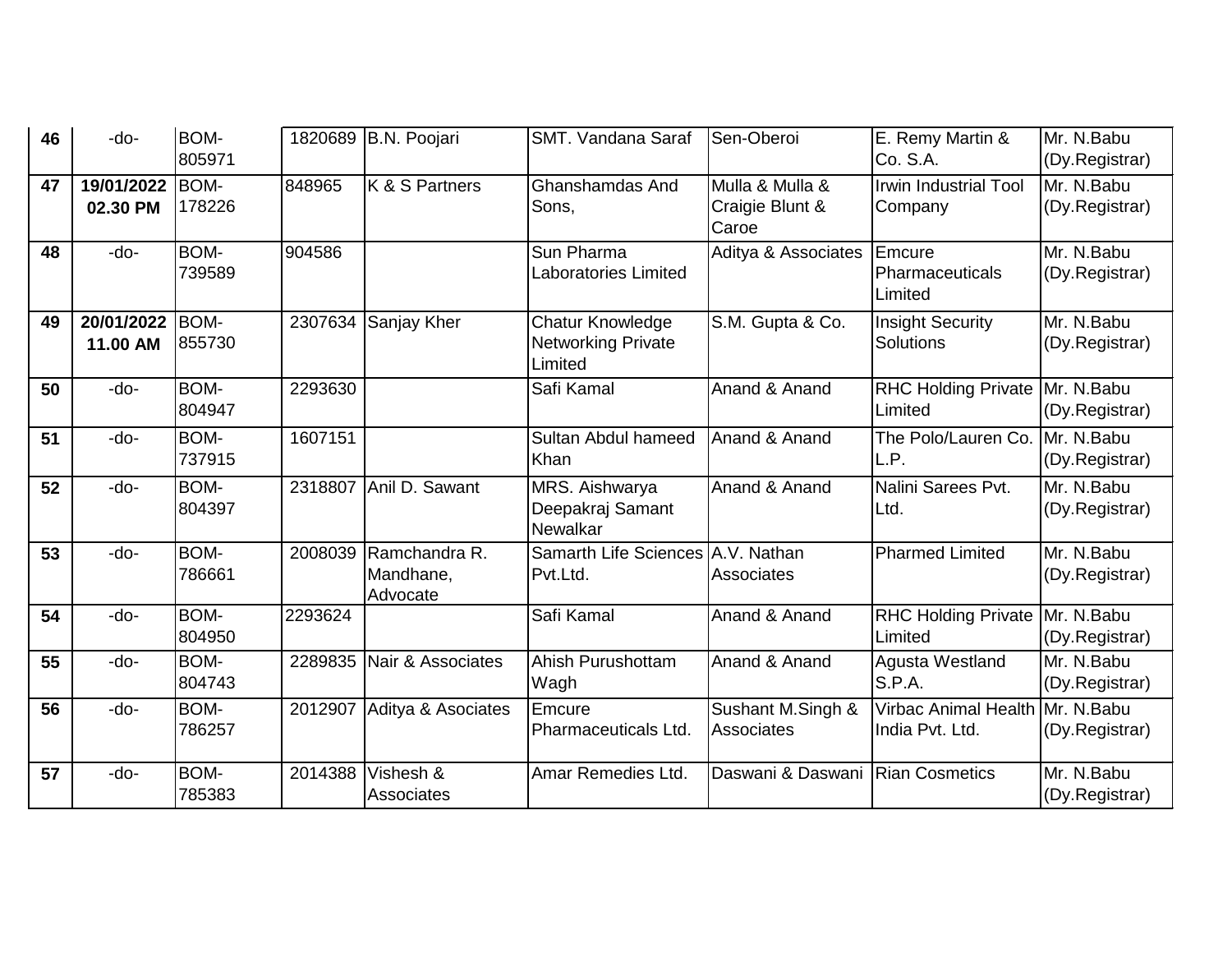| 58   | -do-       | BOM-           | 2293634 |                                  | Safi Kamal                             | Anand & Anand                     | RHC Holding Private   Mr. N. Babu        |                              |
|------|------------|----------------|---------|----------------------------------|----------------------------------------|-----------------------------------|------------------------------------------|------------------------------|
|      |            | 804949         |         |                                  |                                        |                                   | Limited                                  | (Dy.Registrar)               |
| 59   | -do-       | BOM-           | 2293638 |                                  | Safi Kamal                             | Anand & Anand                     | <b>RHC Holding Private</b>               | Mr. N.Babu                   |
|      |            | 804945         |         |                                  |                                        |                                   | Limited                                  | (Dy.Registrar)               |
| 60   | -do-       | BOM-           | 2293640 |                                  | Safi Kamal                             | Anand & Anand                     | RHC Holding Private Mr. N.Babu           |                              |
|      |            | 804946         |         |                                  |                                        |                                   | Limited                                  | (Dy.Registrar)               |
| 61   | -do-       | BOM-           | 2312656 |                                  | Imran Taswar Pinjari                   | Jasani & Company                  | Shree Mangrol Oil                        | Mr. N.Babu                   |
|      |            | 855220         |         |                                  |                                        |                                   | Mill                                     | (Dy.Registrar)               |
| 62   | -do-       | BOM-           | 2315741 | Varikasery &                     | Ramji R. Jaiswal                       |                                   | Glenmark                                 | Mr. N.Babu                   |
|      |            | 855222         |         | Varikasery                       |                                        |                                   | Pharmaceuticals Ltd.                     | (Dy.Registrar)               |
| 63   | -do-       | BOM-           | 2318221 | S. Singh &                       | Lahari Laminates Pvt.                  |                                   | Zahed Mahmood                            | Mr. N.Babu                   |
|      |            | 834233         |         | Associates                       | Ltd.                                   |                                   |                                          | (Dy.Registrar)               |
| 64   | -do-       | BOM-           | 2280125 |                                  | <b>Bliss GVS Pharma</b>                | Anand & Anand                     | Abbott GMBH & Co.                        | Mr. N.Babu                   |
|      |            | 811428         |         |                                  | Ltd.                                   |                                   | <b>KG</b>                                | (Dy.Registrar)               |
| 65   | -do-       | BOM-           | 1999114 |                                  | <b>Bhushan Bawankule</b>               | Jaya Bhatnagar                    | Humor A/S                                | Mr. N.Babu                   |
|      |            | 822302         |         |                                  |                                        |                                   |                                          | (Dy.Registrar)               |
| 66   | -do-       | BOM-           | 2312760 |                                  | D.J. Exim (India)                      |                                   | C <sub>2</sub> C                         | Mr. N.Babu                   |
|      |            | 806226         |         |                                  | <b>Private Limited</b>                 |                                   |                                          | (Dy.Registrar)               |
| 67   | -do-       | BOM-           | 2013629 |                                  | <b>Wockhardt Limited</b>               | Anand & Anand                     | <b>Novartis AG</b>                       | Mr. N.Babu                   |
|      |            | 798345         |         |                                  |                                        |                                   |                                          | (Dy.Registrar)               |
| 68   | 20/01/2022 | BOM-           | 875256  | <b>Dinesh And</b>                | <b>Shreya Life Sciences</b>            | Adv. Dilip J.                     | Laboratories                             | Mr. N.Babu                   |
|      | 02.30 PM   | 155438         |         | Company                          | Pvt. Ltd.                              | Mundkur, Raptakos                 | Delagrange                               | (Dy.Registrar)               |
|      |            |                |         |                                  |                                        |                                   |                                          |                              |
| 69   | -do-       | BOM-<br>709896 | 892531  | Manisha Verma<br>Advocates & Co. | <b>Indore Namkin</b><br><b>Bhandar</b> | Jairo trade Mark<br><b>Office</b> | <b>Badshah Namkeen</b><br><b>Bhandar</b> | Mr. N.Babu                   |
| 70   | 24/01/2022 | BOM-           | 1708547 | Khaitan & Co.                    | <b>Trent Limited</b>                   |                                   |                                          | (Dy.Registrar)<br>Mr. N.Babu |
|      | 10.30 AM   | 747787         |         |                                  |                                        |                                   | Dr. Rajesh J Aeren                       | (Dy.Registrar)               |
| $71$ | -do-       | BOM-           | 1709817 | <b>Krislaw Consultants</b>       | Lokesh Harjani                         | S. Majumdar & Co.                 | Bata India Ltd.                          | Mr. N.Babu                   |
|      |            | 745101         |         |                                  |                                        |                                   |                                          | (Dy.Registrar)               |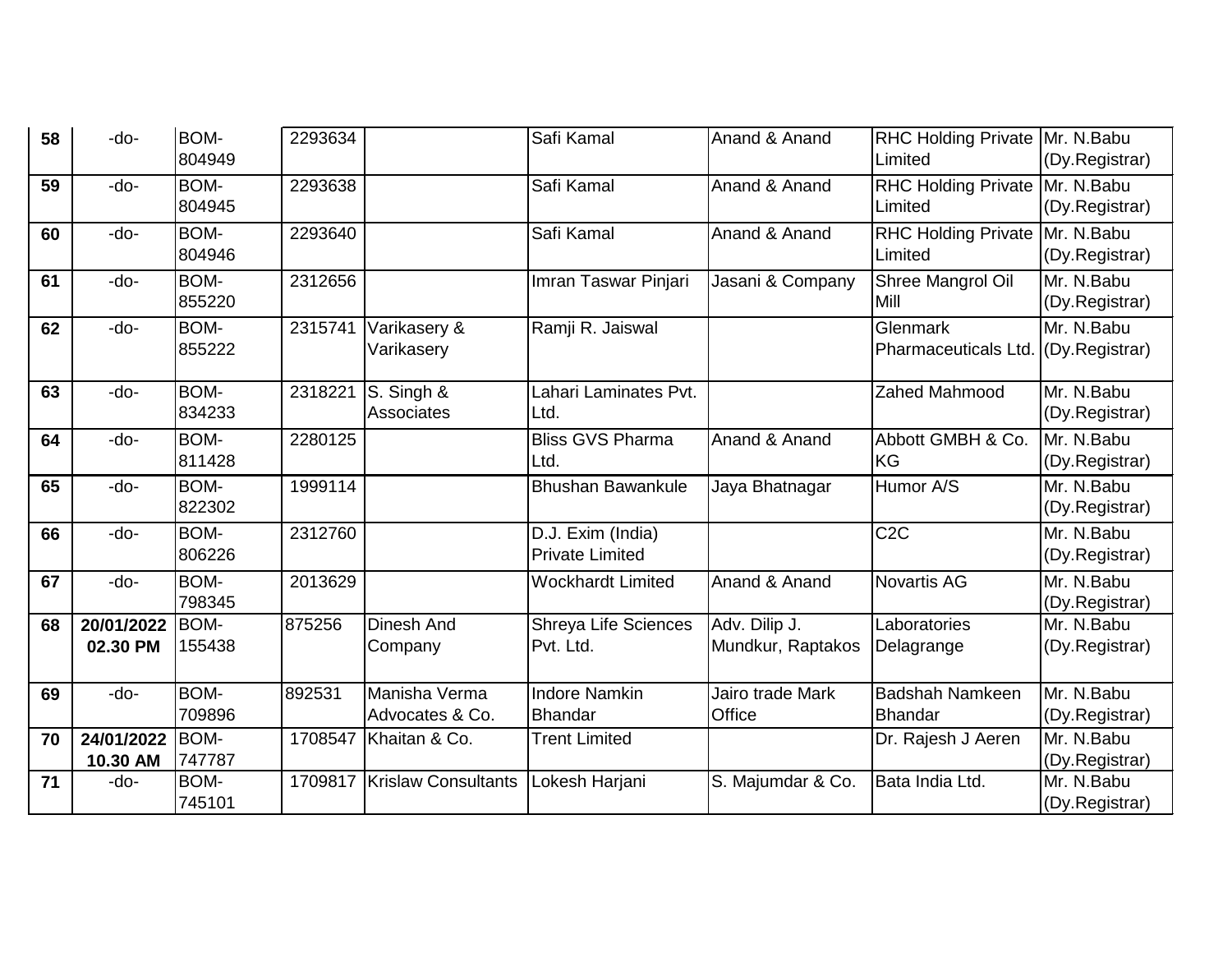| 72 | -do-                   | BOM-<br>759557        |         | 1708278 Atul A. Mahajan                                 | Veena Vijay Jain                                   | The Acme Company National Fertilizers        | Limited                                                   | Mr. N.Babu<br>(Dy.Registrar) |
|----|------------------------|-----------------------|---------|---------------------------------------------------------|----------------------------------------------------|----------------------------------------------|-----------------------------------------------------------|------------------------------|
| 73 | $-do-$                 | <b>BOM-</b><br>754803 | 1707174 | Om Prakash Gupta,<br>Advocate                           | Jay Baba Food<br>Industries                        | Dinesh & Co.                                 | Dharampal<br>Premchand Ltd.                               | Mr. N.Babu<br>(Dy.Registrar) |
| 74 | -do-                   | BOM-<br>744190        | 1709130 |                                                         | <b>Red Chillies</b><br>Entertainments Pvt.<br>Ltd. | Anand & Anand                                | Red.com, Inc.                                             | Mr. N.Babu<br>(Dy.Registrar) |
| 75 | -do-                   | BOM-<br>776652        | 1920657 | India Law Services,<br>Advocates & Legal<br>Consultants | Lupin Limited                                      | <b>Delhi Registration</b><br><b>Services</b> | Izuk Chemicals and<br><b>Herbals</b>                      | Mr. N.Babu<br>(Dy.Registrar) |
| 76 | -do-                   | <b>BOM-</b><br>752920 |         | 1709972 Rakesh Soni                                     | Sanjay Kumar Sharma P.K. Arora                     |                                              | Prabhat Gudakhu<br>Factory                                | Mr. N.Babu<br>(Dy.Registrar) |
| 77 | $-do-$                 | <b>BOM-</b><br>752921 | 1709971 | Rakesh Soni                                             | Sanjay Kumar Sharma P.K. Arora                     |                                              | Prabhat Gudakhu<br>Factory                                | Mr. N.Babu<br>(Dy.Registrar) |
| 78 | -do-                   | BOM-<br>746296        | 1708201 | Ahuja & Associates                                      | Mirc Electronics Ltd.                              | Anand & Anand                                | Oneida Ltd.                                               | Mr. N.Babu<br>(Dy.Registrar) |
| 79 | $-do-$                 | <b>BOM-</b><br>759665 | 1706951 |                                                         | Kingston Technology<br>Far East Corp.              | Lall & Sethi                                 | Myspace Inc.                                              | Mr. N.Babu<br>(Dy.Registrar) |
| 80 | 25/01/2022<br>11.00 AM | BOM-<br>730632        | 1571956 | Sanjeev Niphadkar<br>& Associates                       | Inamdar exports<br><b>House Private Limited</b>    |                                              | <b>Nutrine</b><br>Confectionery<br><b>Company Limited</b> | Mr. N.Babu<br>(Dy.Registrar) |
| 81 | -do-                   | <b>BOM-</b><br>730633 | 1571957 | Sanjeev Niphadkar<br>& Associates                       | Inamdar exports<br><b>House Private Limited</b>    |                                              | <b>Nutrine</b><br>Confectionery<br><b>Company Limited</b> | Mr. N.Babu<br>(Dy.Registrar) |
| 82 | -do-                   | BOM-<br>810419        | 1571967 | Sanjeev Niphadkar<br>& Associates                       | Anuradha Uday Philar                               | Lall Lahiri And<br>Salhotra                  | Sun Pharmaceutical<br><b>Industries Limited</b>           | Mr. N.Babu<br>(Dy.Registrar) |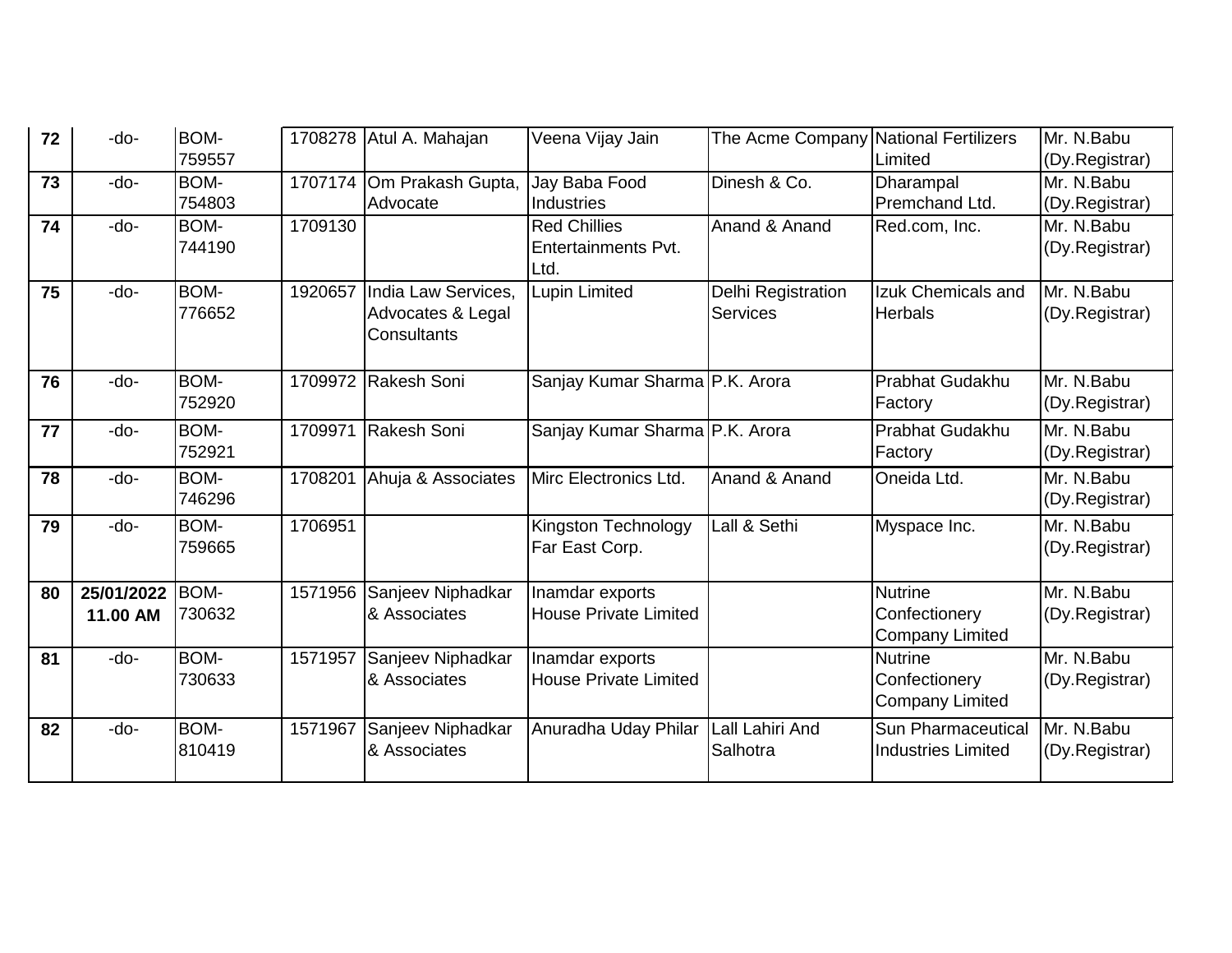| 83 | -do- | BOM-<br>735541 | 1566534 | <b>Creative Tours &amp;</b><br>Travels (India) Pvt. | Prathiba M Singh,<br>Advocate | <b>Creative Travel Pvt.</b><br>Ltd. | Mr. N.Babu<br>(Dy.Registrar) |
|----|------|----------------|---------|-----------------------------------------------------|-------------------------------|-------------------------------------|------------------------------|
|    |      |                |         | Ltd.                                                |                               |                                     |                              |
| 84 | -do- | BOM-           | 1566534 | Creative Tours &                                    | Prathiba M Singh,             | <b>Creative Travel Pvt.</b>         | Mr. N.Babu                   |
|    |      | 735542         |         | Travels (India) Pvt.                                | Advocate                      | Ltd.                                | (Dy.Registrar)               |
|    |      |                |         | Ltd.                                                |                               |                                     |                              |
| 85 | -do- | BOM-           | 1566537 | Creative Tours &                                    | Prathiba M Singh,             | <b>Creative Travel Pvt.</b>         | Mr. N.Babu                   |
|    |      | 735524         |         | Travels (India) Pvt.                                | Advocate                      | Ltd.                                | (Dy.Registrar)               |
|    |      |                |         | Ltd.                                                |                               |                                     |                              |
| 86 | -do- | BOM-           | 1566538 | Creative Tours &                                    | Prathiba M Singh,             | <b>Creative Travel Pvt.</b>         | Mr. N.Babu                   |
|    |      | 735525         |         | Travels (India) Pvt.                                | Advocate                      | Ltd.                                | (Dy.Registrar)               |
|    |      |                |         | Ltd.                                                |                               |                                     |                              |
| 87 | -do- | BOM-           | 1566539 | <b>Creative Tours &amp;</b>                         | Prathiba M Singh,             | <b>Creative Travel Pvt.</b>         | Mr. N.Babu                   |
|    |      | 735526         |         | Travels (India) Pvt.                                | Advocate                      | Ltd.                                | (Dy.Registrar)               |
|    |      |                |         | Ltd.                                                |                               |                                     |                              |
| 88 | -do- | BOM-           | 1566541 | Creative Tours &                                    | Prathiba M Singh,             | <b>Creative Travel Pvt.</b>         | Mr. N.Babu                   |
|    |      | 735393         |         | Travels (India) Pvt.                                | Advocate                      | Ltd.                                | (Dy.Registrar)               |
|    |      |                |         | Ltd.                                                |                               |                                     |                              |
| 89 | -do- | BOM-           | 1566542 | <b>Creative Tours &amp;</b>                         | Prathiba M Singh,             | <b>Creative Travel Pvt.</b>         | Mr. N.Babu                   |
|    |      | 735527         |         | Travels (India) Pvt.                                | Advocate                      | Ltd.                                | (Dy.Registrar)               |
|    |      |                |         | Ltd.                                                |                               |                                     |                              |
| 90 | -do- | BOM-           | 1566520 | Creative Tours &                                    | Prathiba M Singh,             | <b>Creative Travel Pvt.</b>         | Mr. N.Babu                   |
|    |      | 735534         |         | Travels (India) Pvt.                                | Advocate                      | Ltd.                                | (Dy.Registrar)               |
|    |      |                |         | Ltd.                                                |                               |                                     |                              |
| 91 | -do- | BOM-           | 1566522 | <b>Creative Tours &amp;</b>                         | Prathiba M Singh,             | <b>Creative Travel Pvt.</b>         | Mr. N.Babu                   |
|    |      | 735536         |         | Travels (India) Pvt.                                | Advocate                      | Ltd.                                | (Dy.Registrar)               |
|    |      |                |         | Ltd.                                                |                               |                                     |                              |
| 92 | -do- | BOM-           | 1566524 | Creative Tours &                                    | Prathiba M Singh,             | <b>Creative Travel Pvt.</b>         | Mr. N.Babu                   |
|    |      | 735538         |         | Travels (India) Pvt.                                | Advocate                      | Ltd.                                | (Dy.Registrar)               |
|    |      |                |         | Ltd.                                                |                               |                                     |                              |